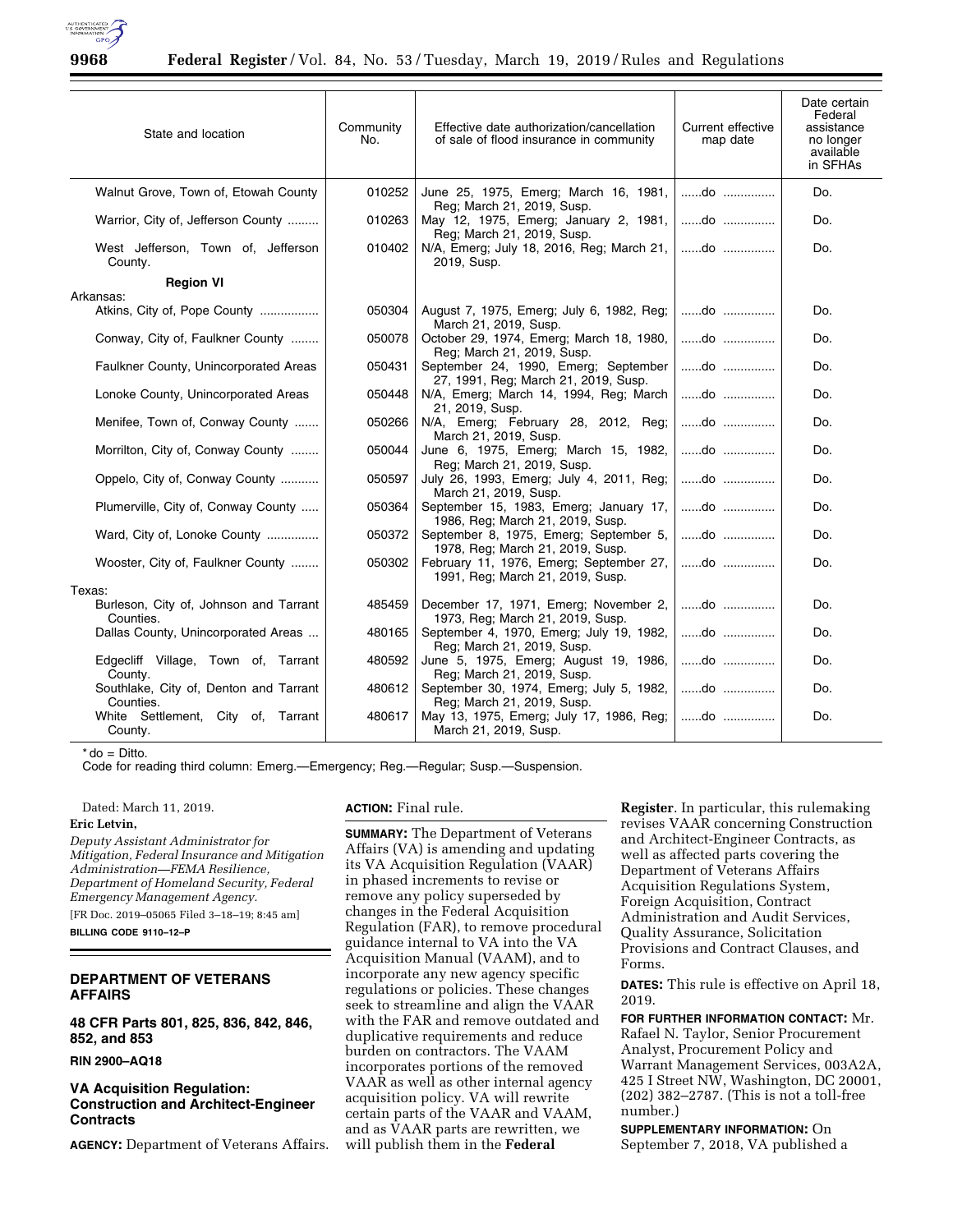proposed rule in the **Federal Register**  (83 FR 45384) which announced VA's intent to amend regulations for VAAR Case RIN 2900–AQ18 (part 836). In particular, this final rule removes subpart 825.2, Buy American Act— Construction Materials, and the associated prescribed clauses under subpart 825.11, Solicitation Provisions and Contract Clauses, as it is duplicative of the FAR.

In part 836, under 836.203, Government estimate of construction costs, this rule renumbers and retitles the section to 836.203–70, Protection of the independent government estimate sealed bid, and revises it to more specifically clarify VA procedures to protect the independent government estimate in sealed bid acquisitions when bid openings are held. Section 836.204, Disclosure of the magnitude of construction projects, revises the estimated price ranges to provide a better measure for contractors to gauge estimated construction costs for projects of the National Cemetery Administration and the Office of Construction and Facilities Management.

This rule removes 836.206, Liquidated damages, since the subject matter is adequately covered in the FAR, as well as 836.209, Construction contracts with architect-engineer firms, as it contains internal procedures and moves the coverage to the VAAM. For the same reason, this rule removes 836.213–4, Notice of award, and 836.213–70, Notice to proceed.

This rule removes 836.513, Accident prevention, since the prescribed clause is duplicative of coverage in FAR clause 52.236–1, Accident Prevention, as well as 836.570, Correspondence, as the clause it prescribes, 852.236–76, Correspondence, is being removed. The subject matter will be addressed in the VAAM by directing contracting officers to include this information in a ''Notice to Proceed'' letter to the contractor from the contracting officer.

This rule adds 836.580, Notice to bidders—additive or deductive bid line items, and a prescription requiring the contracting officer to insert the provision 852.236–92, Notice to Bidders—Additive or Deductive Bid Line Items, in invitations for bids when the contracting officer determines that funds may not be available for all the desired construction features at contract award.

This rule adds coverage under VAAR subpart 842.2, Contract Administration Services, and 842.271, Contract clause for Government construction contract administration, to prescribe clause 852.242–70, Government Construction

Contract Administration, that describes contract administration functions to be delegated under construction contracts that exceed the micro-purchase threshold for construction. It describes the role of the designated contracting officer performing contract administration, as well as certain functions that are delegated to VA resident engineers, if assigned. It also contains some language found under the previous clause, 852.236–78, Government Supervision.

This rule removes 846.312, Construction contracts, which prescribes clause 852.236–74, Inspection of Construction, as well as the clause.

Under part 852, this rule removes 852.236–74, Inspection of Construction, since VA Master Specifications provide the requirements for performing inspections. This rule also removes 852.236–77, Reference to ''Standards,'' as VA Master Specifications are used in VA contracts. This rule removes 852.236–78, Government Supervision, and adds a revised version at 852.242– 70, Government Construction Contract Administration. This rule amends clause 852.236–79, Daily Report of Workers and Materials, by changing the title to ''Contractor Production Report'' and revises the clause to reflect use of VA Form 10101 which is based on industry reporting standards.

In subpart 853.1—General, this rule revises the text of 853.107, Obtaining forms, to provide the current website address where VA forms are obtained now: *[https://www.va.gov/vaforms/.](https://www.va.gov/vaforms/)* It removes the outdated address for an old VA office and discontinues the outdated practice of requesting forms in hard copy directly from the agency policy office. All forms will now be available online. This rule, under subpart 853.2— Prescription of Forms, revises the list of forms applicable to VAAR part 836 that are used between VA and its contractors, potential offerors or bidders, or the general public.

## **Technical Non-Substantive Change to the Proposed Rule**

This rule makes one technical nonsubstantive change to correct the amendatory instruction at 801.106 to remove the reference to 852.236–82 through 852.236–84, and its corresponding OMB Control Number.

VA provided a 60-day comment period for the public to respond to the proposed rule. The comment period for the proposed rule ended on November 6, 2018 and VA received no comments. This document adopts as a final rule the proposed rule published in the **Federal Register** on September 7, 2018, with the

technical non-substantive change noted above and other minor formatting and/ or grammatical edits. This final rule has **Federal Register** administrative format changes in the amendatory text which make no substantive text changes at the affected sections.

# **Unfunded Mandates**

The Unfunded Mandates Reform Act of 1995 requires, at 2 U.S.C. 1532, that agencies prepare an assessment of anticipated costs and benefits before issuing any rule that may result in the expenditure by State, local, and tribal Governments, in the aggregate, or by the private sector, of \$100 million or more (adjusted annually for inflation) in any one year. This final rule will have no such effect on State, local, and tribal Governments or on the private sector.

#### **Paperwork Reduction Act**

This final rule impacts seven existing information collection requirements associated with four Office of Management and Budget (OMB) control number approvals. The actions in this rule result in multiple actions affecting some of these information collections, such as: The outright removal of the information collection; no change in information collection burdens although titles and number of the information collection would be slightly revised; or no change to the existing OMB control number and associated burden.

The Paperwork Reduction Act of 1995 (at 44 U.S.C. 3507) requires that VA consider the impact of paperwork and other information collection burdens imposed on the public. Under 44 U.S.C. 3507(a), an agency may not collect or sponsor the collection of information, nor may it impose an information collection requirement unless it displays a currently valid OMB control number. See also 5 CFR 1320.8(b)(3)(vi).

This final rule contains one provision constituting a collection of information at 48 CFR 836.606–71, Architectengineer's proposal, concerning use of and prescription for VA Form 10–6298, Architect-Engineer Fee Proposal, which is revised with updated thresholds and FAR citations, as well as an updated form number. Under the provisions of the Paperwork Reduction Act of 1995 (44 U.S.C. 3501–3521), no new collection of information is associated with this provision as a part of this final rule. The information collection requirement for 836.606–71 is currently approved by OMB and has been assigned OMB control number 2900– 0208. The burden of this information collection remains unchanged. However, this rule does amend this information collection requirement to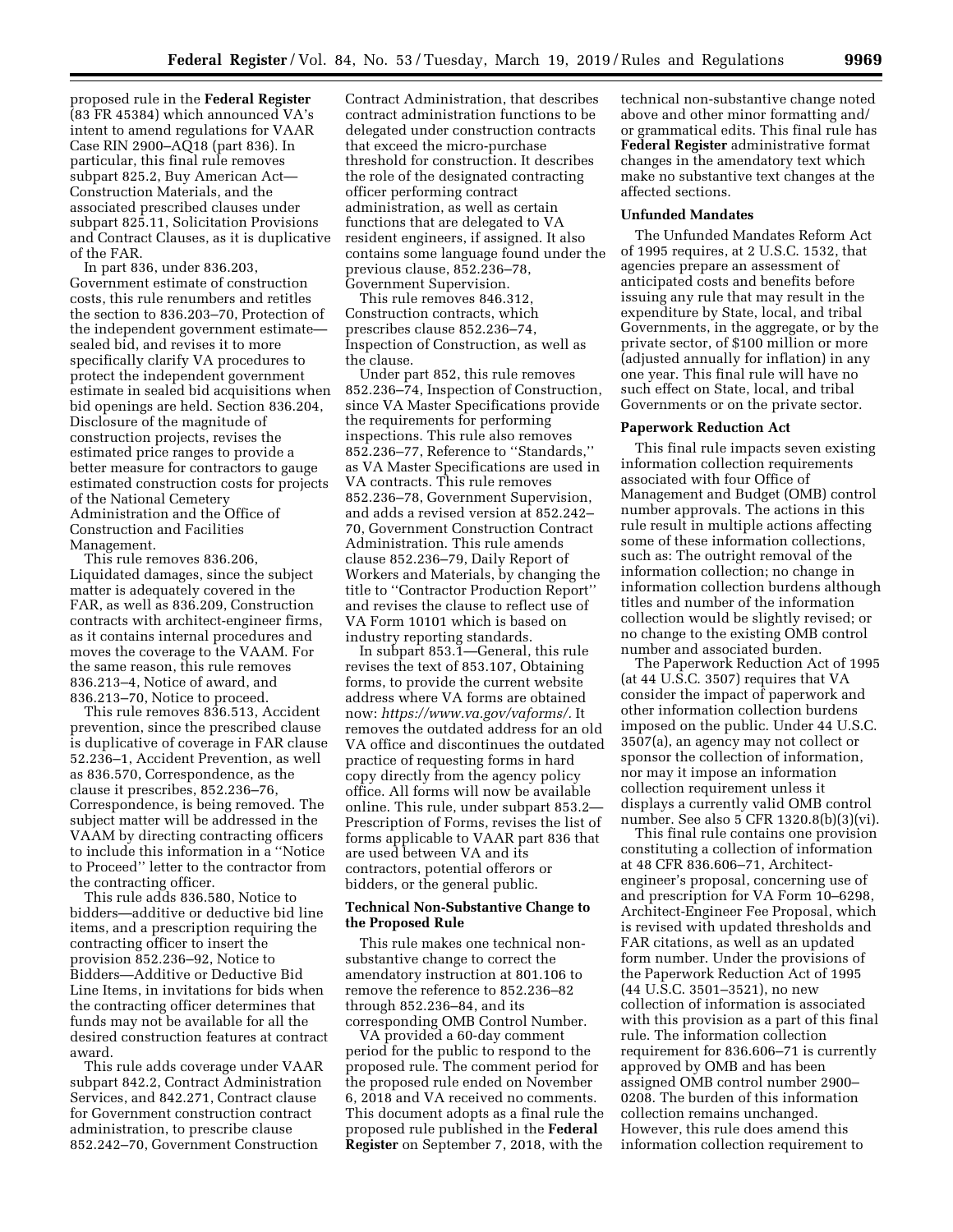renumber the form currently numbered and titled as VA Form 10–6298, Architect-Engineer Fee Proposal, to now read: VA Form 6298, Architect-Engineer Fee Proposal. Additionally, older dollar thresholds and FAR citations in the form are updated to current levels and correct citations. In accordance with the Paperwork Reduction Act of 1995 (44 U.S.C. 3501–3521), OMB has approved the reporting or recordkeeping provisions that are included in the text and form under 836.606–71 cited above against the assigned OMB control number. For the requested administrative amendments to the form, as required by the Paperwork Reduction Act of 1995 (at 44 U.S.C. 3507(d)), VA has submitted this information collection amendment to OMB for its review. Notice of OMB approval for this information collection will be published in a future **Federal Register** document. Other revisions to the associated OMB control number relating to other provisions of this rule are identified separately in this submittal.

This final rule also contains one provision constituting a collection of information at 48 CFR 852.236–72, Performance of Work by the Contractor, that will remain unchanged. Under the provisions of the Paperwork Reduction Act of 1995 (44 U.S.C. 3501–3521), the collection of information associated with this provision remains unchanged. The information collection requirement for 852.236–72 is currently approved by OMB and has been assigned OMB control number 2900–0422. The burden of this information collection remains unchanged. In accordance with the Paperwork Reduction Act of 1995 (44 U.S.C. 3501–3521), OMB has approved the reporting or recordkeeping provision that is included in the clause at 852.236–72 cited above and against the assigned OMB control number.

This final rule imposes the following amended information collection requirements to one of the four existing information collection approval numbers associated with this rule. Although this action contains the following provision constituting a collection of information at 48 CFR 852.236–79, under the provisions of the Paperwork Reduction Act (44 U.S.C. 3501–3521), no new collection of information is associated with this provision as a part of this final rule. The information collection requirement for 852.236–79 is currently approved by OMB and has been assigned OMB control number 2900–0208. The burden of this information collection remains unchanged. However, this rule does amend this information collection requirement to prescribe the new form—

VA Form 10101, Contractor Production Report. As required by the Paperwork Reduction Act of 1995 (at 44 U.S.C. 3507(d)), VA has submitted this information collection amendment to OMB for its review. Notice of OMB approval for this information collection will be published in a future **Federal Register** document. The currently approved burden remains unchanged.

This action also contains a provision constituting a collection of information at 48 CFR 852.236–80, however, under the provisions of the Paperwork Reduction Act (44 U.S.C. 3501–3521), no new proposed collection of information is associated with this provision as a part of this final rule. The information collection requirement for 852.236–80 is currently approved by OMB and has been assigned OMB control number 2900–0422. The currently approved burden associated with this clause remains unchanged. However, this information collection has been submitted to OMB to amend the information collection requirement to make a minor correction to the title of the clause, as stated in paragraph 1 of the Supporting Statement, to reflect the full name of the clause— ''Subcontracts and Work Coordination'' in lieu of an abbreviated title reflected on the Supporting Statement—''Work Coordination.'' The clause was otherwise referenced correctly in the remainder of the supporting statement. As required by the Paperwork Reduction Act of 1995 (at 44 U.S.C. 3507(d)), VA has submitted this information collection amendment to OMB for its review to revise the title in paragraph 1 of the submitted statement. Notice of OMB approval for this information collection will be published in a future **Federal Register** document.

This final rule removes one of the existing information collection requirements associated with this action at 48 CFR 852.236–84, Schedule of Work Progress. Under the provisions of the Paperwork Reduction Act (44 U.S.C. 3501–3521), while the actual OMB control number will remain in existence due to other information collections on the same OMB control number that are approved and active, it discontinues the inclusion of 852.236–84 under the associated corresponding approved OMB control number, 2900–0422. As a result of this final rule, the information collection burden that is associated with clause 852.236–84 is removed. For 48 CFR 852.236–84, Schedule of Work Progress, this would result in a removal of 1828.5 estimated annual burden hours and an annual cost savings of \$70,800.

As required by the Paperwork Reduction Act of 1995 (at 44 U.S.C. 3507(d)), this final rule removes two of the existing information collection requirements associated with this action at 48 CFR 852.236–89, Buy American Act; and 852.236–91, Special Notes. Under the provisions of the Paperwork Reduction Act (44 U.S.C. 3501–3521), it discontinues the associated corresponding approved OMB control numbers, 2900–0622 and 2900–0623, respectively. As a result of this final rule, the information collection burden that is associated with them is removed. For 48 CFR 852.236–89, Buy American Act, and its corresponding OMB control number 2900–0622, this results in the removal of 22 estimated annual burden hours and an annual cost savings to respondents of \$852. For 48 CFR 852.236–91, Special Notes, and its corresponding OMB control number 2900–0623, this results in the removal of 778 estimated annual burden hours and an annual cost savings of \$30,122. As required by the Paperwork Reduction Act of 1995 (at 44 U.S.C. 3507(d)), VA has submitted these information collection amendments to OMB for its review. Notice of OMB approval for this information collection will be published in a future **Federal Register** document.

#### **Regulatory Flexibility Act**

This final rule does not have a significant economic impact on a substantial number of small entities as they are defined in the Regulatory Flexibility Act, 5 U.S.C. 601–612. The overall impact of the rule is of benefit to small businesses owned by Veterans or service-disabled Veterans as the VAAR is being updated to remove extraneous procedural information that applies only to VA's internal operating processes or procedures. VA estimates no cost impact to individual business will result from these rule updates. This rulemaking clarifies VA's policy regarding the contracting order of priority for Service-Disabled Veteran-Owned Small Businesses (SDVOSBs) and Veteran-Owned Small Businesses (VOSBs) as a result of VA's implementation of 38 U.S.C. 8127–8128 as a result of the U.S. Supreme Court's decision in Kingdomware Technologies, Inc. vs. the United States, July 25, 2018, only as it pertains to the application of the VA Rule of Two to contracts for construction and architect-engineer contracts in accordance with Public Law 109–461 as codified at 38 U.S.C. 8127– 8128. It does not have an economic impact to individual businesses, and there are no increased or decreased costs to small business entities. On this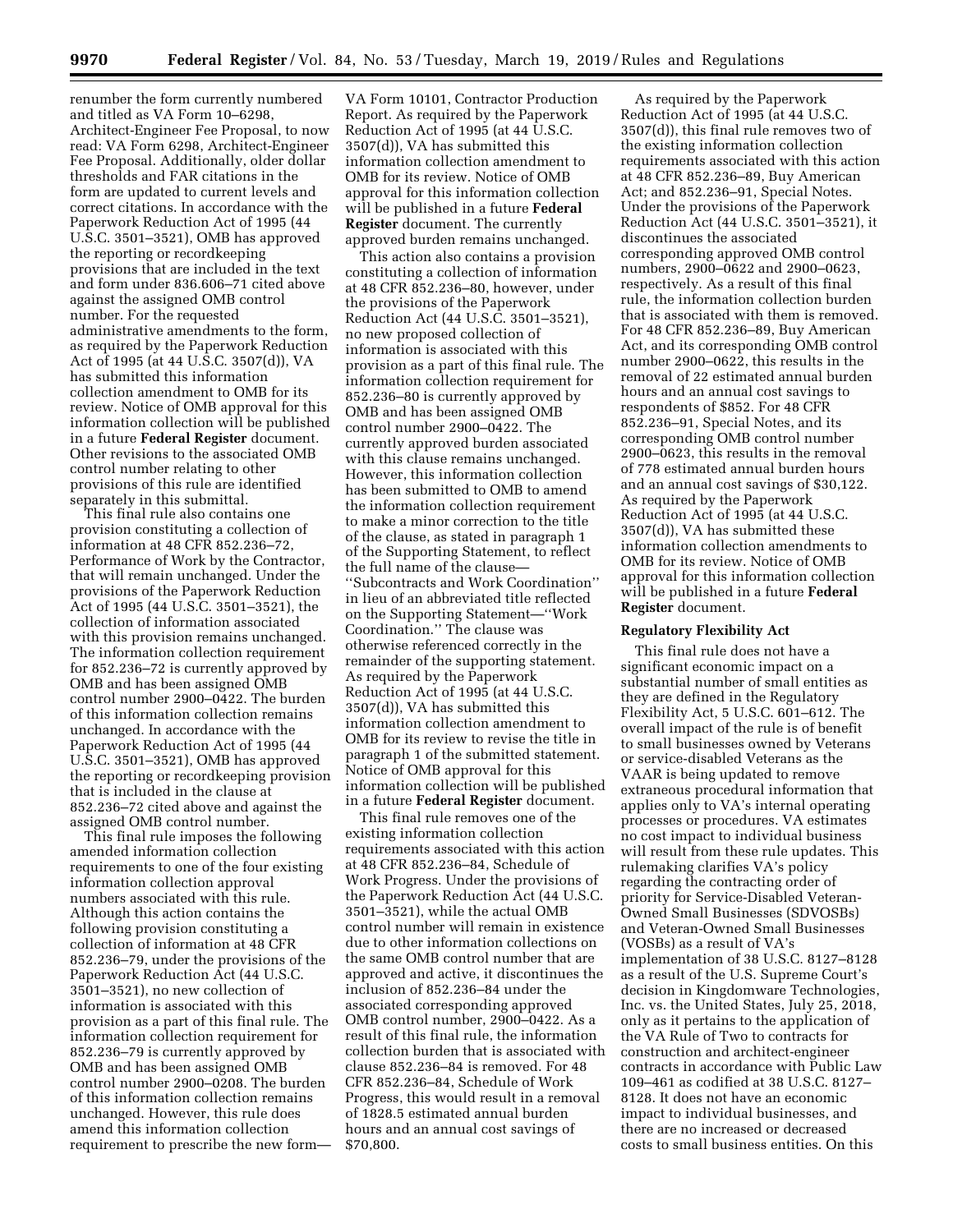basis, the final rule does not have a significant economic impact on a substantial number of small entities as they are defined in the Regulatory Flexibility Act, 5 U.S.C. 601–612. Therefore, under 5 U.S.C. 605(b), this regulatory action is exempt from the initial and final regulatory flexibility analysis requirements of sections 603 and 604.

### **Executive Orders 12866, 13563 and 13771**

Executive Orders (E.O.) 12866 and 13563 direct agencies to assess all costs and benefits of available regulatory alternatives and, if regulation is necessary, to select regulatory approaches that maximize net benefits (including potential economic, environmental, public health and safety effects, distributive impacts, and equity). E.O. 13563 emphasizes the importance of quantifying both costs and benefits of reducing costs, of harmonizing rules, and of promoting flexibility. E.O. 12866, Regulatory Planning and Review defines ''significant regulatory action'' to mean any regulatory action that is likely to result in a rule that may: ''(1) Have an annual effect on the economy of \$100 million or more or adversely affect in a material way the economy, a sector of the economy, productivity, competition, jobs, the environment, public health or safety, or State, local, or tribal governments or communities; (2) Create a serious inconsistency or otherwise interfere with an action taken or planned by another agency; (3) Materially alter the budgetary impact of entitlements, grants, user fees, or loan programs or the rights and obligations of recipients thereof; or (4) Raise novel legal or policy issues arising out of legal mandates, the President's priorities, or the principles set forth in this Executive order.''

VA has examined the economic, interagency, budgetary, legal, and policy implications of this regulatory action, and it has been determined not be a significant regulatory action under E.O. 12866 because it does not raise novel legal or policy issues arising out of legal mandates, the President's priorities, or the principles set forth in this Executive Order. VA's impact analysis can be found as a supporting document at *[http://www.regulations.gov,](http://www.regulations.gov)* usually within 48 hours after the rulemaking document is published. Additionally, a copy of the rulemaking and its impact analysis are available on VA's website at *<http://www.va.gov/orpm>* by following the link for VA Regulations Published from FY 2004 Through Fiscal Year to Date. This final rule is considered an

E.O. 13771 deregulatory action. Details on the estimated cost savings of this final rule can be found in the rule's economic analysis and in the PRA section below.

### **List of Subjects**

*48 CFR Part 801* 

Administrative practice and procedure, Government procurement, Reporting and recordkeeping requirements.

#### *48 CFR Part 825*

Customs duties and inspection, Foreign currencies, Foreign trade, Government procurement.

*48 CFR Parts 836 and 852* 

Government procurement, Reporting and recordkeeping requirements.

#### *48 CFR Part 842*

Accounting, Government procurement.

*48 CFR Parts 846 and 853* 

Government procurement.

#### **Signing Authority**

The Secretary of Veterans Affairs approved this document and authorized the undersigned to sign and submit the document to the Office of the Federal Register for publication electronically as an official document of the Department of Veterans Affairs. Robert L. Wilkie, Secretary, Department of Veterans Affairs, approved this document on January 8, 2019, for publication.

Dated: March 12, 2019.

#### **Consuela Benjamin,**

*Regulations Development Coordinator, Office of Regulation Policy & Management, Office of the Secretary, Department of Veterans Affairs.* 

For the reasons set out in the preamble, VA amends 48 CFR, parts 801, 825, 836, 842, 846, 852, and 853 as follows:

# **PART 801—DEPARTMENT OF VETERANS AFFAIRS ACQUISITION REGULATION SYSTEM**

■ 1. The authority citation for part 801 continues to read as follows:

**Authority:** 40 U.S.C. 121(c); 41 U.S.C. 1121; 41 U.S.C. 1303; 41 U.S.C. 1702; and 48 CFR 1.301–1.304.

# **Subpart 801.1—Purpose, Authority, Issuance**

#### **801.106 [Amended]**

 $\blacksquare$  2. In 801.106, under the table, columns titled ''48 CFR part or section where identified and described'' and ''Current OMB control number'':

■ a. Remove the reference to 852.236–82 through 852.236–84 and 852.236–89 and the corresponding OMB Control Number 2900–0622.

■ b. Remove the reference to 852.236-91 and the corresponding OMB Control Number 2900–0623.

# **PART 825—FOREIGN ACQUISITION**

■ 3. The authority citation for part 825 is revised to read as follows:

**Authority:** 40 U.S.C. 121(c); 41 U.S.C. 1702; and 48 CFR 1.301–1.304.

# **Subpart 825.2 [Removed and Reserved]**

■ 4. Subpart 825.2, consisting of sections 825.103 and 825.104, is removed and reserved.

# **Subpart 825.11 [Removed and Reserved]**

■ 5. Subpart 825.11, consisting of section 825.1102, is removed and reserved.

# **PART 836—CONSTRUCTION AND ARCHITECT-ENGINEER CONTRACTS**

■ 6. The authority citation for part 836 is revised to read as follows:

**Authority:** 40 U.S.C. 121(c); 41 U.S.C. 1121(c)(3), 1303(a)(2) and 1702; and 48 CFR 1.301–1.304.

# **Subpart 836.2—Special Aspects of Contracting for Construction**

■ 7. Section 836.202 is revised to read as follows:

#### **836.202 Specifications.**

■ 8. Section 836.202–70 is added to read as follows:

### **836.202–70 Specifications—use of equal products.**

Upon approval of the justification documentation required by FAR 11.105, Items peculiar to one manufacturer, the contracting officer shall include the clause found at 852.236–90, Restriction on Submission and Use of Equal Products, in solicitations and contracts. The contracting officer shall complete the clause by inserting the items which have been approved for restriction to a brand name. This clause also places offerors or bidders on notice that the ''brand name'' provisions of any clause or provision that may authorize the submission of an ''equal'' product, shall not apply to the specific items listed in clause 852.236–90.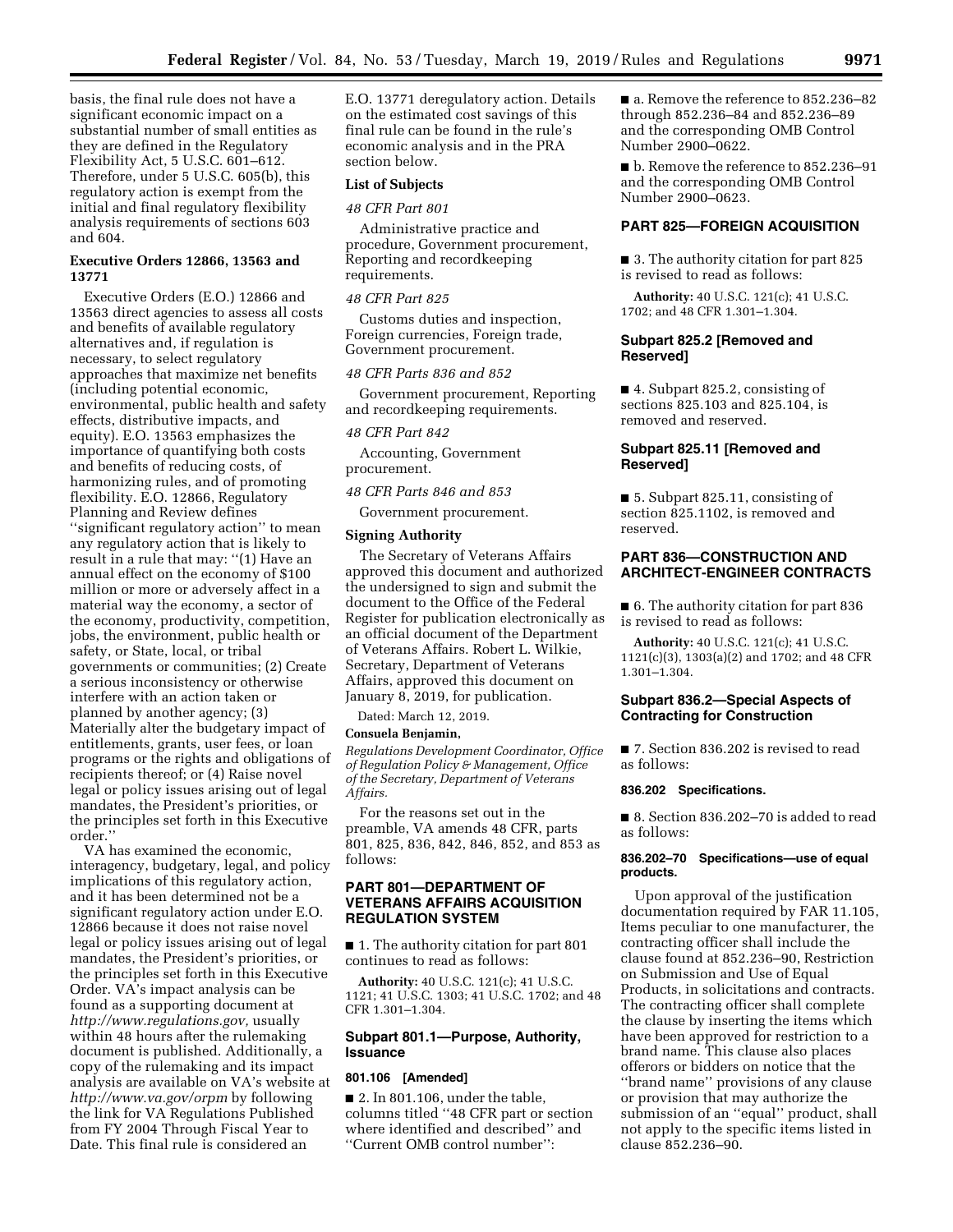■ 9. Section is revised to read as follows:

#### **836.203 Government estimate of construction costs.**

■ 10. Section 836,203–70 is added to read as follows:

# **836.203–70 Protection of the independent government estimate—sealed bid.**

For sealed bid acquisitions the contracting officer or bid custodian is not authorized to release the basis for calculating the estimate at any time. The person preparing the independent government estimate (IGE) shall— (a) Designate the IGE as ''For Official

Use Only (FOUO)''; (b) The contracting officer or bid custodian shall file a sealed copy of the IGE with the bids. (In the case of twostep acquisitions, the contracting officer or bid custodian accomplishes this during the second step);

(c) After the bids are read and recorded during a Public Bid Opening, remove the ''For Official Use Only (FOUO)'' designation then read and record the estimate as if it were a bid, in the same detail as the bids; and

(d) In instances where only one bid has been received, the government estimate shall not be read by the contracting officer as it may be needed to conduct negotiations with the offeror. ■ 11. Section 836.204 is revised to read as follows:

#### **836.204 Disclosure of the magnitude of construction projects.**

The contracting officer shall utilize the estimated price ranges defined in FAR 36.204(a) through (e) as further supplemented below when identifying the magnitude of a VA project in advance notices and solicitations:

(f) For estimated price ranges between \$1,000,000 and \$5,000,000, the contracting officer shall identify the magnitude of a VA project in advance notices and solicitations in terms of the following price ranges:

- (1) Between \$1,000,000 and \$2,000,000.
- (2) Between \$2,000,000 and \$5,000,000.

(g) Between \$5,000,000 and \$10,000,000.

(h) For estimated price ranges greater than \$10,000,000, the contracting officer shall identify the magnitude of a VA project in advance notices and solicitations in terms of one of the following price ranges:

(1) Between \$10,000,000 and \$20,000,000.

(2) Between \$20,000,000 and \$50,000,000.

(3) Between \$50,000,000 and \$100,000,000.

(4) Between \$100,000,000 and \$150,000,000.

(5) Between \$150,000,000 and \$200,000,000.

(6) Between \$200,000,000 and \$250,000,000.

(7) More than \$250,000,000.

# **836.206 [Removed]**

■ 12. Section 836.206 is removed.

### **836.209 [Removed]**

■ 13. Section 836.209 is removed.

# **836.213, 836.213–4, and 836.213–70 [Removed]**

■ 14. Sections 836.213, 836.213–4, and 836.213–70 are removed.

# **Subpart 836.5—Contract Clauses**

■ 15. Section 836.500 is revised to read as follows:

## **836.500 Scope of subpart.**

The clauses and provisions prescribed in this subpart are set forth for use in fixed-price construction contracts in addition to those prescribed in FAR subpart 36.5.

■ 16. Section 836.501 is revised to read as follows:

## **836.501 Performance of work by the contractor.**

The contracting officer shall insert the clause at 852.236–72, Performance of Work by the Contractor, in solicitations and contracts for construction that contain the FAR clause at 52.236–1, Performance of Work by the Contractor, except those awarded pursuant to subpart 819.70. When the solicitations or contracts include a section entitled ''Network Analysis System (NAS),'' the contracting officer shall use the clause with its Alternate I.

# **836.513 [Removed]**

■ 17. Section 836.513 is removed.

■ 18. Section 836.521 is revised to read as follows:

#### **836.521 Specifications and drawings for construction***.*

The contracting officer shall insert the clause at 852.236–71, Specifications and Drawings for Construction, in solicitations and contracts for construction that include the FAR clause at 52.236–21, Specifications and Drawings for Construction.

### **836.570 [Removed]**

■ 19. Section 836.570 is removed.

### **836.571 [Removed]**

■ 20. Section 836.571 is removed.

# **836.572 [Removed]**

■ 21. Section 836.572 is removed.

■ 22. Section 836.573 is revised to read as follows:

# **836.573 Contractor production report.**

The contracting officer shall insert the clause at 852.236–79, Contractor Production Report, in solicitations and contracts for construction expected to exceed the simplified acquisition threshold. The contracting officer may, when in the best interest of the Government, insert the clause in solicitations and contracts for construction when the contract amount is expected to be at or below the simplified acquisition threshold.

■ 23. Section 836.574 is revised to read as follows:

### **836.574 Subcontracts and work coordination.**

The contracting officer shall insert the clause at 852.236–80, Subcontracts and Work Coordination, in invitations for bids and contracts for construction expected to exceed the micro-purchase threshold for construction. When the solicitations or contracts are for new construction work with complex mechanical-electrical work, the contracting officer may use the clause with its Alternate I.

### **836.575 [Removed]**

■ 24. Section 836.575 is removed.

# **836.576 [Removed]**

■ 25. Section 836.576 is removed.

**836.577 [Removed]** 

■ 26. Section 836.577 is removed.

# **836.579 [Removed]**

■ 27. Section 836.579 is removed.

■ 28. Section 836.580 is added to read as follows:

### **836.580 Notice to bidders—additive or deductive bid line items.**

The contracting officer may include the provision 852.236–92, Notice to Bidders—Additive or Deductive Bid Line Items, in invitations for bids when the contracting officer determines that funds may not be available for all the desired construction features at contract award.

# **Subpart 836.6—Architect-Engineer Services**

# **836.602, 836.602–1, 836.602–2, 836.602–4, and 836.602–5 [Removed]**

■ 29. Sections 836.602, 836.602-1, 836.602–2, 836.602–4, and 836.602–5 are removed.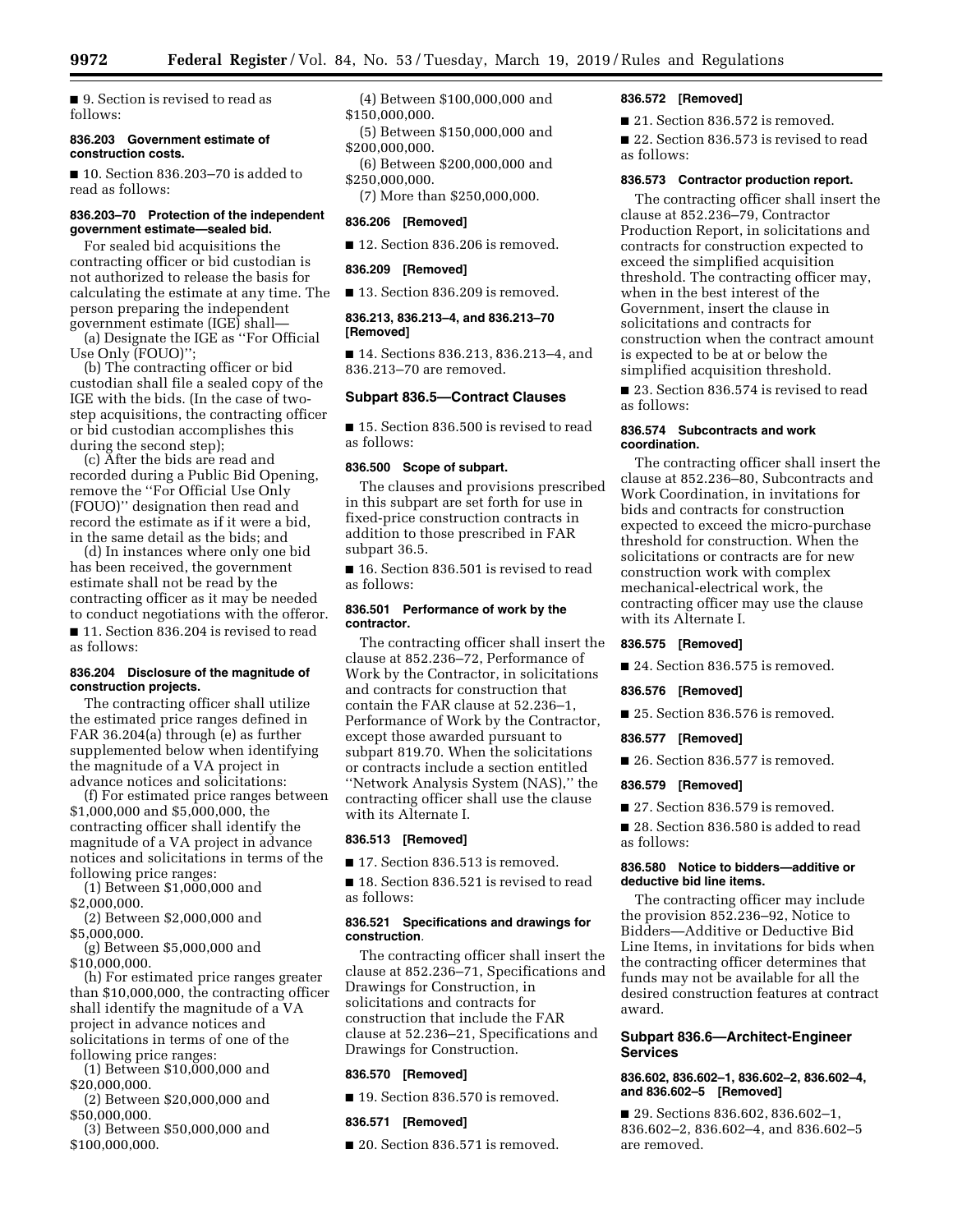■ 30. Section 836.603 is revised to read as follows:

### **836.603 Collecting data on and appraising firms' qualifications.**

The Associate Executive Director, Office of Facilities Engineering, for Central Office; the Director, Office of Construction Management, for National Cemetery Administration; the Senior Executive Service (SES) official for Administration and Facilities for Veterans Benefits Administration; and the Chief, Engineering Service, for field facilities, are responsible for collecting Standard Forms 330 and maintaining a data file on architect-engineer qualifications.

■ 31. Sections 836.606, 86.606–70, and 86.606–71 are revised to read as follows:

#### **836.606 Negotiations.**

#### **836.606–70 Architect-engineer firms' proposal.**

(a) When the contract price is estimated to be \$50,000 or more, the contracting officer shall use VA Form 6298, Architect-Engineer Fee Proposal, to obtain the proposal and supporting cost data from the proposed contractor and subcontractor in the negotiation of an A–E contract for design services.

(b) In obtaining A–E services for research study, seismic study, master planning study, construction management and other related services contracts, the contracting officer shall use VA Form 6298, supplemented or modified as needed for the particular project type.

### **836.606–71 Application of 6 percent architect-engineer fee limitation.**

(a) The production and delivery of designs, plans, drawings, and specifications shall not exceed 6 percent of the estimated cost of construction. Other A–E fees are not included in this 6 percent. Such fees are delineated in reference (c) below.

(b) The 6 percent limit also applies to contract modifications, including modifications involving:

(1) *Work not initially included in the contract.* Apply the 6 percent limit to the revised total estimated construction cost.

(2) *Redesign.* Apply the 6 percent limit as follows—

(i) Add the estimated construction cost of the redesign features to the original estimated construction cost;

(ii) Add the contract cost for the original design to the contract cost for redesign; and

(iii) Divide the total contract design cost by the total estimated construction cost. The resulting percentage may not

exceed the 6 percent statutory limitation.

(c) The 6 percent fee limitation does not apply to the following architect or engineer services:

(1) Investigative services including but not limited to—

(i) Determination of program requirements, including schematic or preliminary plans and estimates;

(ii) Determination of feasibility of proposed project;

(iii) Preparation of measured drawings of existing facility;

(iv) Subsurface investigation;

(v) Structural, electrical, and mechanical investigation of existing facility;

(vi) Surveys: topographic, boundary, utilities, etc.;

(vii) Environmental services; (viii) Geo-Tech studies; and

(ix) Feasibility studies.

(2) Special consultant services that are not normally available in organizations of architects or engineers and that are not specifically applied to the actual preparation of working drawings or specifications of the project for which the service are required.

(3) Other—

(i) Reproduction of approved designs through models, color renderings, photographs, or other presentation media;

(ii) Travel and per diem allowances other than those required for the development and review of working drawings and specifications;

(iii) Supervision or inspection of construction, review of shop drawings or samples, and other services performed during the construction phase;

(iv) All other services that are not an integral part of the production and delivery of plans, designs, and specifications; and

(v) The cost of reproducing drawings and specifications for bidding and their distribution to prospective bidders and plan file rooms.

### **836.606–72 and 836.606–73 [Removed]**

■ 32. Sections 836.606–72 and 836.606– 73 are removed.

■ 33. Subpart 836.70, consisting of sections 836.7000 and 836.7001, is added to read as follows:

# **Subpart 836.70—Unique Forms for Contracting for Construction, Architect-Engineer Services, and Dismantling, Demolition, or Removal of Improvements**

#### **836.7000 Scope of subpart.**

This subpart sets forth requirements for the use of VA unique forms, as

prescribed in this part, for contracting for construction, architect-engineer services, or dismantling, demolition, or removal of improvements. See part 853.

#### **836.7001 Unique construction and architect-engineer services forms.**

Contracting officers may use the following forms, as prescribed in this subpart, for construction, architectengineer services or dismantling, demolition, or removal of improvements contracts as set forth below and in the referenced prescriptions:

(a) VA Form 6298, Architect-Engineer Fee Proposal (see 853.236–70). VA Form 6298, Architect-Engineer Fee Proposal, shall be used as prescribed in 836.606– 70.

(b) VA Form 2138, Order for Supplies or Services (Including Task Orders for Construction or A–E Services) (see 853.236–71). VA Form 2138, Order for Supplies or Services (Including Task Orders for Construction or A–E Services), may be used for ordering supplies or services, including task orders for Construction or A–E services, to include dismantling, demolition, or removal of improvements.

(c) VA Form 10101, Contractor Production Report (see 853.236–72). Contractors may use VA Form 10101, Contractor Production Report or a contractor generated form containing the same type of information contained in the form, as required by 836.573 which prescribes the clause at 852.236– 79, Contractor Production Report.

# **PART 842—CONTRACT ADMINISTRATION AND AUDIT SERVICES**

■ 34. The authority citation for part 842 is amended to read as follows:

**Authority:** 40 U.S.C. 121(c); 41 U.S.C. 1702; and 48 CFR 1.301–1.304.

■ 35. Subpart 842.2, consisting of section 842.271, is added to read as follows:

### **Subpart 842.2—Contract Administration Services**

#### **842.271 Contract clause for Government construction contract administration.**

The contracting officer shall insert the clause at 852.242–70, Government Construction Contract Administration, in solicitations and contracts for construction expected to exceed the micro-purchase threshold for construction.

# **PART 846—QUALITY ASSURANCE**

■ 36. The authority citation for part 846 is revised to read as follows: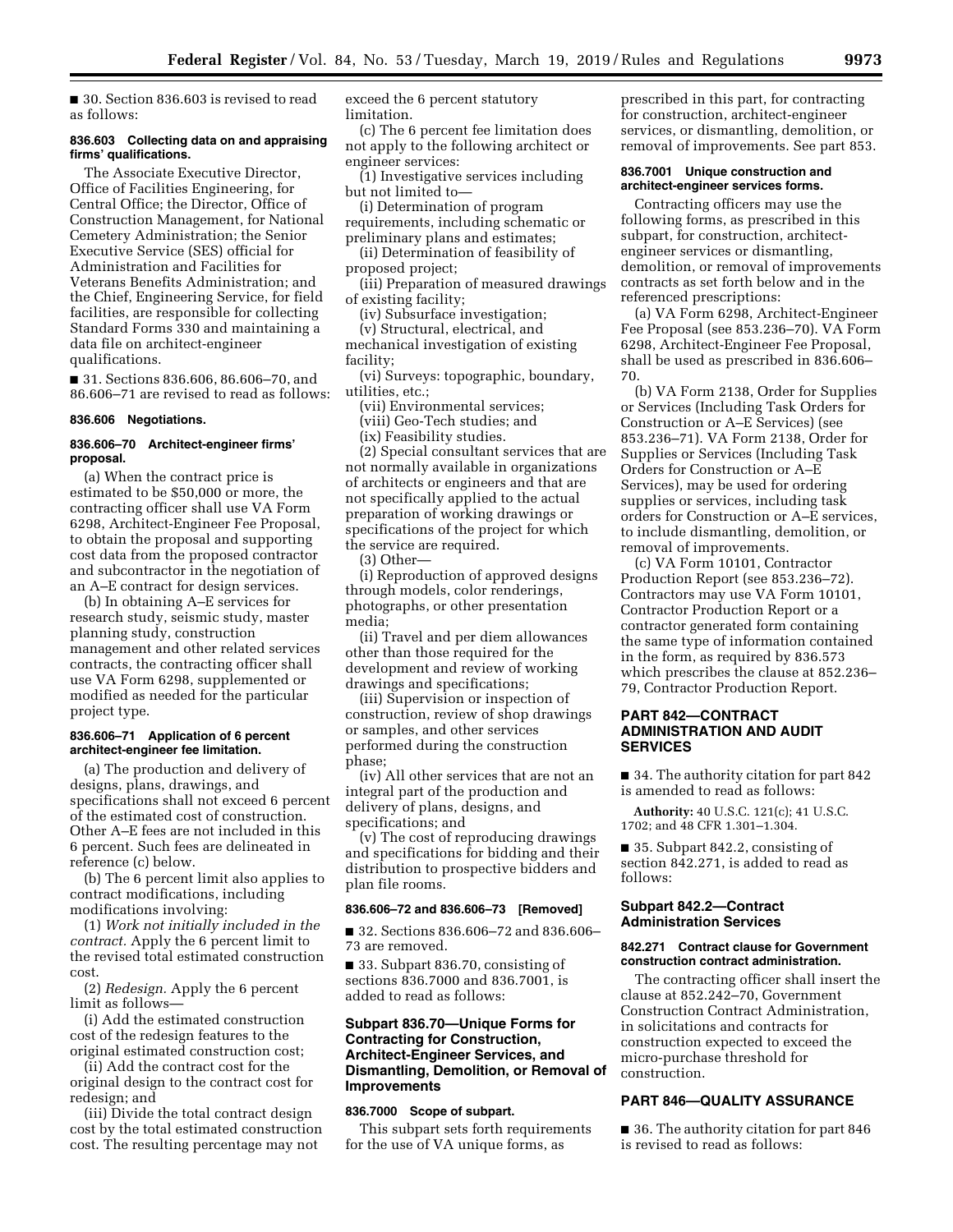**Authority:** 40 U.S.C. 121(c); 41 U.S.C. 1121; 41 U.S.C. 1303; 41 U.S.C. 1702; and 48 CFR 1.301–1.304.

# **846.312 [Removed]**

■ 37. Section 846.312 is removed.

# **PART 852—SOLICITATION PROVISIONS AND CONTRACT CLAUSES**

■ 38. The authority citation for part 852 continues to read as follows:

**Authority:** 38 U.S.C. 8127–8128, and 8151–8153; 40 U.S.C. 121(c); 41 U.S.C. 1121(c)(3); 41 U.S.C. 1702; and 48 CFR 1.301–1.304.

■ 39. Section 852.236–71 is revised to read as follows:

### **852.236–71 Specifications and Drawings for Construction.**

As prescribed in 836.521, insert the following clause:

#### **Specifications and Drawings for Construction (Apr 2019)**

The clause entitled ''Specifications and Drawings for Construction'' in FAR 52.236– 21 is supplemented as follows:

(a) The Contracting Officer's interpretation of the drawings and specifications will be final, subject to the Disputes clause.

(b) The Contractor shall—

(1) Check all drawings and specifications furnished immediately upon receipt;

(2) Compare all drawings and the specifications, and verify the figures before laying out the work;

(3) Promptly notify the Contracting Officer of any discrepancies;

(4) Be responsible for any errors that might have been avoided by complying with this paragraph (b); and

(5) Reproduce and print contract drawings and specifications as needed.

(c) In general—

(1) Drawings of greater detail shall govern over drawings of lesser detail unless specifically noted otherwise; and

(2) Figures and numerical quantities noted on drawings govern over scale measurements.

(d) Omissions from the drawings or specifications or the misdescription of details of work that are manifestly necessary to carry out the intent of the drawings and specifications, or that are customarily performed, shall not relieve the Contractor from performing such omitted or misdescribed details of the work. The Contractor shall perform such details as if fully and correctly set forth and described in the drawings and specifications.

(e) The work shall conform to the specifications and the contract drawings identified on the following index of drawings:

Title File Drawing No.

#### (End of clause)

■ 40. Section 852.236–72 is revised to read as follows:

## **852.236–72 Performance of Work by the Contractor.**

As prescribed in 836.501, insert the following clause:

### **Performance of Work by the Contractor (Apr 2019)**

(a) In accordance with FAR 52.236–1, the contract work accomplished on the site by laborers, mechanics, and foreman/ superintendent on the Contractor's payroll and under their direct supervision shall be used in establishing the percent of work to be performed by the Contractor. Cost of material and equipment installed by such labor may be included. The work by the Contractor's executive, administrative and clerical forces shall be excluded in establishing compliance with the requirements of this clause.

(b) The Contractor shall submit, simultaneously with the schedule of costs required by the Payments under Fixed-Price Construction Contracts clause of the contract, a statement designating the portions of contract work to be performed with the Contractor's own forces. The approved schedule of costs will be used in determining the value of a work activity/event, or portions thereof, of the work for the purpose of this article.

(c) Changes to established activity/event identifiers or responsibility codes for Contractor activities shall not be made without approval from the Contracting Officer.

(d) In the event the Contractor fails to comply with FAR 52.236–1, Performance of Work by the Contractor, the Contracting Officer will withhold retention in the amount of 15% of the value of any work activity/ element being invoiced that was not authorized by the Contracting Officer to be performed by someone other than the prime Contractor's own workforce.

#### (End of clause)

*Alternate I (APR 2019).* For requirements which include a Network Analysis System (NAS), substitute the following paragraph (b) for paragraph (b) of the basic clause:

(b) The Contractor shall submit, simultaneously with the cost per activity of the construction schedule required by Section 01310 or 01311, NETWORK ANALYSIS SYSTEM, a responsibility code for all activities of the network for which the Contractor's forces will perform the work. The cost of these activities will be used in determining the portions of the total contract work to be executed by the Contractor's forces for the purpose of this article.

### **852.236–74 [Removed and Reserved]**

■ 41. Section 852.236-74 is removed and reserved.

# **852.236–76 [Removed and Reserved]**

■ 42. Section 852.236-76 is removed and reserved.

# **852.236–77 [Removed and Reserved]**

■ 43. Section 852.236-77 is removed and reserved.

# **852.236–78 [Removed and Reserved]**

■ 44. Section 852.236–78 is removed and reserved.

■ 45. Section 852.236-79 is revised to read as follows:

# **852.236–79 Contractor Production Report.**

As prescribed in 836.573, insert the following clause:

#### **Contractor Production Report (Apr 2019)**

(a) The Contractor shall furnish to the resident engineer, for each workday, a consolidated report for the preceding workday. Reporting shall begin from date of mobilization until the date of final acceptance except for authorized holidays. VA Form 10101, Contractor Production Report, or a Contractor generated form containing the same type of information shall be signed, dated and submitted by the Contractor superintendent.

(b) Each report shall include and specifically identify at least one safety topic germane to the jobsite that day.

#### (End of clause)

■ 46. Section 852.236–80 is revised to read as follows:

#### **852.236–80 Subcontracts and Work Coordination.**

As prescribed in 836.574, insert the following clause:

#### **Subcontracts and Work Coordination (Apr 2019)**

(a) Nothing contained in this contract shall be construed as creating any contractual relationship between any subcontractor and the Government. Divisions or sections of specifications are not intended to control the Contractor in dividing work among subcontractors, or to limit work performed by any trade.

(b) The Contractor shall be responsible to the Government for acts and omissions of his/her own employees, and of the subcontractors and their employees. The Contractor shall also be responsible for coordination of the work of the trades, subcontractors, and material suppliers.

(c) The Government or its representatives will not undertake to settle any differences between the Contractor and subcontractors or between subcontractors.

(d) The Government reserves the right to refuse to permit employment on the work, or require dismissal from the work, of any subcontractor or subcontractor employee who, by reason of previous unsatisfactory work on Department of Veterans Affairs projects or for any other reason, is considered by the Contracting Officer to be incompetent, careless, or otherwise objectionable.

#### (End of clause)

*Alternate I (APR 2019).* For new construction work with complex mechanical-electrical work, the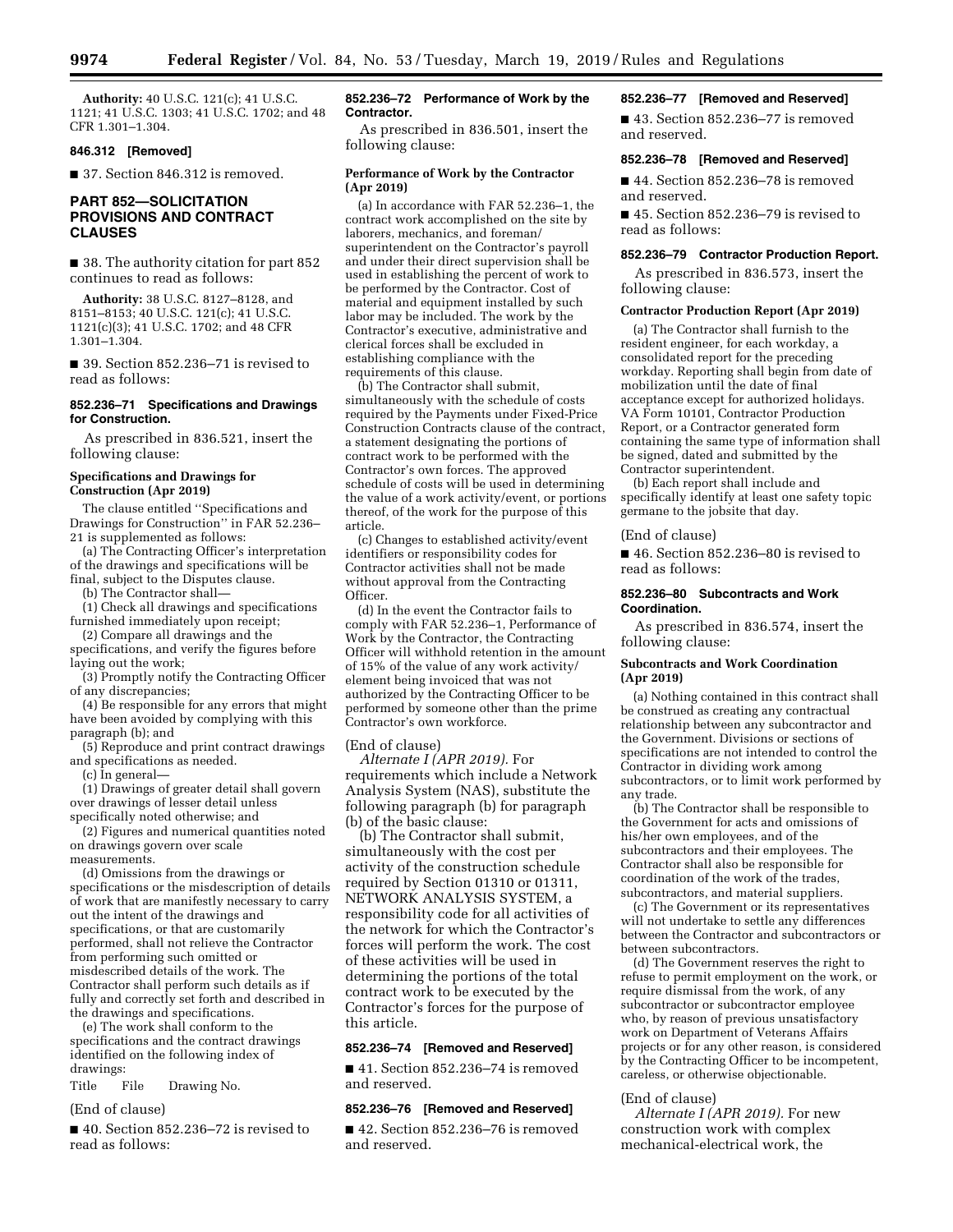following paragraph relating to work coordination may be substituted for paragraph (b) of the basic clause:

(b) The Contractor shall be responsible to the Government for acts and omissions of his/her own employees, and subcontractors and their employees. The Contractor shall also be responsible for coordination of the work of the trades, subcontractors, and material suppliers. The Contractor shall, in advance of the work, prepare coordination drawings showing the location of openings through slabs, the pipe sleeves and hanger inserts, as well as the location and elevation of utility lines, including, but not limited to, conveyor systems, pneumatic tubes, ducts, and conduits and pipes two inches and larger in diameter. These drawings, including plans, elevations, and sections as appropriate, shall clearly show the manner in which the utilities fit into the available space and relate to each other and to existing building elements. Drawings shall be of appropriate scale to satisfy the previously stated purposes, but not smaller than <sup>3</sup>/8-inch scale. Drawings may be composite (with distinctive colors for the various trades) or may be separate but fully coordinated drawings (such as sepias or photographic paper reproducibles) of the same scale. Separate drawings shall depict identical building areas or sections and shall be capable of being overlaid in any combination. The submitted drawings for a given area of the project shall show the work of all trades that will be involved in that particular area. Six complete composite drawings or six complete sets of separate reproducible drawings shall be received by the Government not less than 20 days prior to the scheduled start of the work in the area illustrated by the drawings, for the purpose of showing the Contractor's planned methods of installation. The objectives of such drawings are to promote carefully planned work sequence and proper trade coordination, in order to assure the expeditious solutions of problems and the installation of lines and equipment as contemplated by the contract documents while avoiding or minimizing additional costs to the Contractor and to the Government. In the event the Contractor, in coordinating the various installations and in planning the method of installation, finds a conflict in location or elevation of any of the utilities with themselves, with structural items or with other construction items, he/she shall bring this conflict to the attention of the Contracting Officer immediately. In

doing so, the Contractor shall explain the proposed method of solving the problem or shall request instructions as to how to proceed if adjustments beyond those of usual trades' coordination are necessary. Utilities installation work will not proceed in any area prior to the submission and completion of the Government review of the coordinated drawings for that area, nor in any area in which conflicts are disclosed by the coordination drawings, until the conflicts have been corrected to the satisfaction of the Contracting Officer. It is the responsibility of the Contractor to submit the required drawings in a timely manner consistent with the requirements to complete the work covered by this contract within the prescribed contract time.

### **852.236–84 [Removed and Reserved]**

■ 47. Section 852.236-84 is removed and reserved.

# **852.236–85 [Removed and Reserved]**

■ 48. Section 852.236–85 is removed and reserved.

#### **852.236–86 [Removed and Reserved]**

■ 49. Section 852.236–86 is removed and reserved.

#### **852.236–87 [Removed and Reserved]**

■ 50. Section 852.236–87 is removed and reserved.

#### **852.236–89 [Removed and Reserved]**

■ 51. Section 852.236-89 is removed and reserved.

■ 52. Section 852.236-90 is revised to read as follows:

### **852.236–90 Restriction on Submission and Use of Equal Products.**

As prescribed in 836.202–70, insert the following clause in solicitations and contracts when it is determined that only one product will meet the Government's minimum needs and the submission of ''equal'' products is not permitted:

#### **Restriction on Submission and Use of Equal Products (Apr 2019)**

lllland and a state of the state of the state of the state of the state of the state of the state of the state lllland and a state of the state of the state of the state of the state of the state of the state of the state

(a) This clause applies to the following items: [*Contracting Officer fill-in]* 

(b) Notwithstanding the "Material and Workmanship'' clause of this contract, FAR 52.236–5(a), nor any other clause or provision, only brand name products for the items listed above will be authorized for use on this contract.

(End of clause)

#### **852.236–91 [Removed and Reserved]**

■ 53. Section 852.236–91 is removed and reserved.

■ 54. Section 852.236-92 is added as follows:

#### **852.236–92 Notice to Bidders—Additive or Deductive Bid Line Items.**

As prescribed in 836.580, insert the following provision:

### **Notice to Bidders—Additive or Deductive Bid Line Items (Apr 2019)**

(a) Additive or deductive line items in the bid schedule shall be evaluated to determine the low offeror and the items to be awarded. The evaluation shall be made as follows—

(1) Prior to the opening of bids, the Government will determine the amount of funds available for the project.

(2) The low bid shall be the Bidder that—

(i) Is otherwise eligible for award; and (ii) Offers the lowest aggregate amount for the first or base line item, plus or minus (in the order stated in the list of priorities in the bid schedule) those additive or deductive line items that provide the most features within the funds determined available.

(3) All bids shall be evaluated on the basis of the same additive or deductive line items.

(i) If adding another item from the bid schedule list of priorities would make the award exceed the available funds for all offerors, the Contracting Officer will skip that item and go to the next item from the bid schedule of priorities; and

(ii) Add that next item if an award may be made that includes that line item and is within the available funds.

(b) The Contracting Officer will use the list of priorities in the bid schedule only to determine the low offeror. After determining the low offeror, an award may be made on any combination of items if—

(1) It is in the best interest of the Government;

(2) Funds are available at the time of award; and

(3) The low offeror's price for the combination to be awarded is less than the price offered by any other responsive, responsible offeror.

(c) Example: ''The amount available is \$100,000. Offeror A's base bid and four additives (in the order stated in the list of priorities in the bid schedule) are \$85,000, \$10,000, \$8,000, \$6,000, and \$4,000. Offeror B's base bid and four additives are \$80,000, \$16,000, \$9,000, \$7,000, and \$4,000. Offeror A is the low offeror. The aggregate amount of offeror A's bid for purposes of award would be \$99,000, which includes a base bid plus the first and fourth additives. The second and third additives were skipped because each of them would cause the aggregate bid to exceed \$100,000.''

### (End of provision)

■ 55. Section 852.242–70 is added as follows:

## **852.242–70 Government Construction Contract Administration.**

As prescribed in 842.271, insert the following clause. This is a fill-in clause.